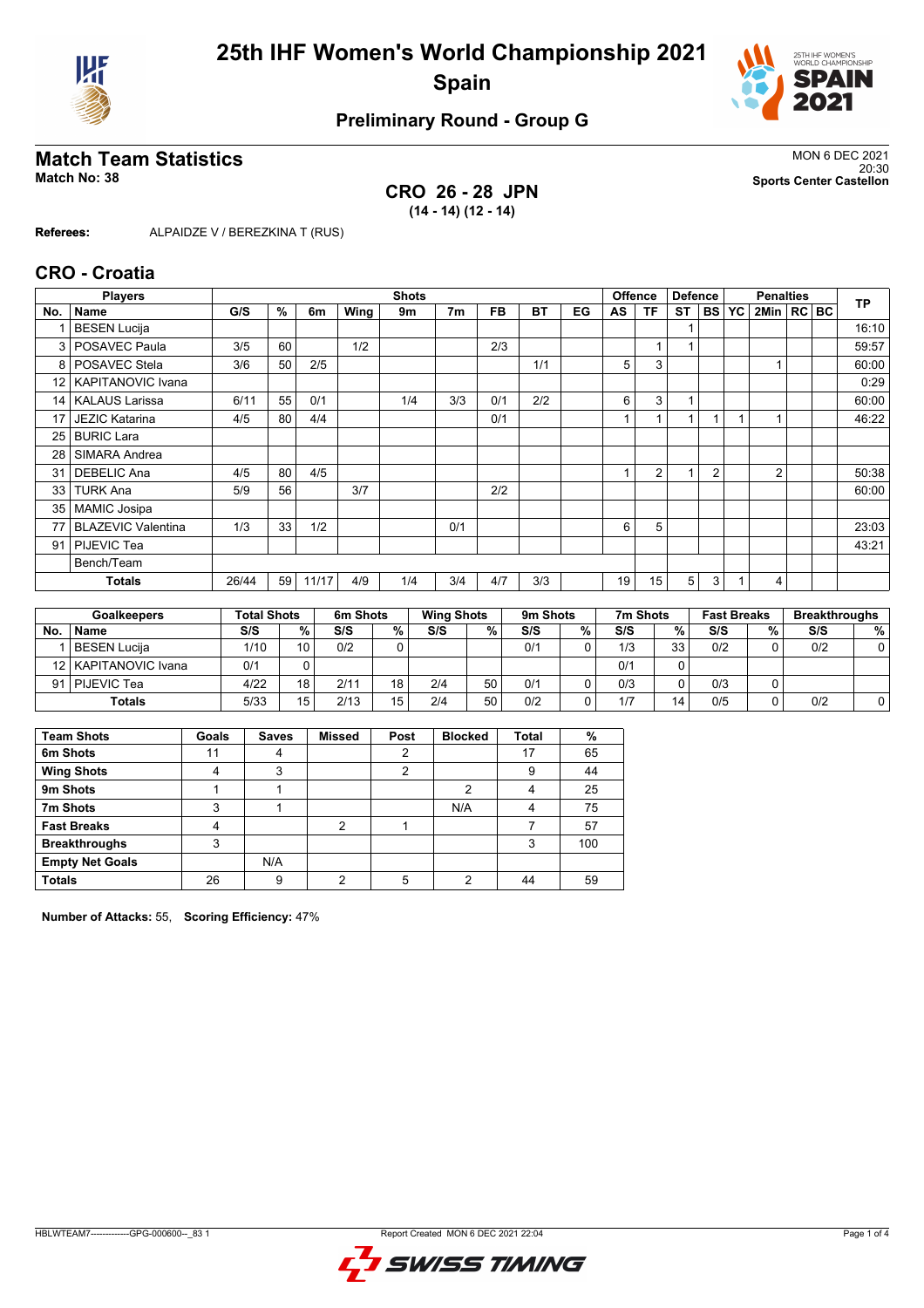

# **25th IHF Women's World Championship 2021 Spain**



### **Preliminary Round - Group G**

# **Match Team Statistics** MON 6 DEC 2021

20:30 **Match No: 38 Sports Center Castellon CRO 26 - 28 JPN (14 - 14) (12 - 14)**

**Referees:** ALPAIDZE V / BEREZKINA T (RUS)

#### **CRO - Croatia**

**Team** Goals / Shots

| <b>Players</b><br>Goals / Shots |                 |                                          | <b>SHOLS DISTRIBUTION</b> |                                          |                                   |                  |
|---------------------------------|-----------------|------------------------------------------|---------------------------|------------------------------------------|-----------------------------------|------------------|
| 1 BESEN L                       | 3 POSAVEC P     | 8 POSAVEC S                              | 12 KAPITANOVIC I          | 14 KALAUS L                              | 17 JEZIC K                        | 25 BURIC L       |
|                                 | 1/1             | 1/1<br>$1/1$ $\Box$                      |                           | $\overline{11/2}$                        | $\frac{1}{1/1}$ 1 $\frac{1}{1/1}$ | $\overline{2}/2$ |
|                                 |                 | $\blacksquare$ $\blacksquare$ 1/1<br>0/1 |                           | $\blacksquare$ $\blacksquare$ 0/1<br>2/2 |                                   |                  |
|                                 | 1/1             | $\blacksquare$ 1/1                       |                           |                                          | $2/2$ $\blacksquare$ 1/1          |                  |
|                                 | 1-Missed 1-Post | 2-Post                                   |                           | 1-Missed<br>2-Blocked                    | 1-Post                            |                  |
| 28 SIMARA A                     | 31 DEBELIC A    | 33 TURK A                                | 35 MAMIC J                | 77 BLAZEVIC V                            | 91 PIJEVIC T                      |                  |

| <b>ZU JINANA A</b><br>-- |      |     | <b>JI DEDELIU A</b> |     |     | 3310 |        |            | <b>UULININII UU</b> | II DLAZEVIU V                     |     | <b>SI LIJE AIO I</b> |  |
|--------------------------|------|-----|---------------------|-----|-----|------|--------|------------|---------------------|-----------------------------------|-----|----------------------|--|
|                          |      |     |                     |     |     |      |        | 112<br>170 |                     |                                   |     |                      |  |
|                          |      |     |                     | 0/1 | . . | 1/1  |        |            |                     | $\blacksquare$ $\blacksquare$ 0/2 | 1/1 |                      |  |
|                          | u 11 | 1/1 | 1/1                 | 2/2 | ш.  |      | 1/2    | 2/2        |                     |                                   |     |                      |  |
|                          |      |     |                     |     |     |      | 1-Post |            |                     |                                   |     |                      |  |



| 0/3 | 1/2 | 012 |
|-----|-----|-----|
| 2/6 |     | 0/4 |
| 1/5 | 1/3 | 0/8 |

| 1 BESEN L |     |     |
|-----------|-----|-----|
| 0/1       |     |     |
| 1/3       |     | 0/1 |
|           | 0/1 | 0/4 |

| <b>12 KAPITANOVIC I</b> |     |
|-------------------------|-----|
|                         |     |
|                         |     |
|                         | 0/1 |
| 91 PIJEVIC T            |     |
|                         |     |

| 0/2 | 1/2 | 012 |
|-----|-----|-----|
| 1/3 |     | 0/3 |
| 1/5 | 1/2 | 0/3 |

# **Shots Distribution**

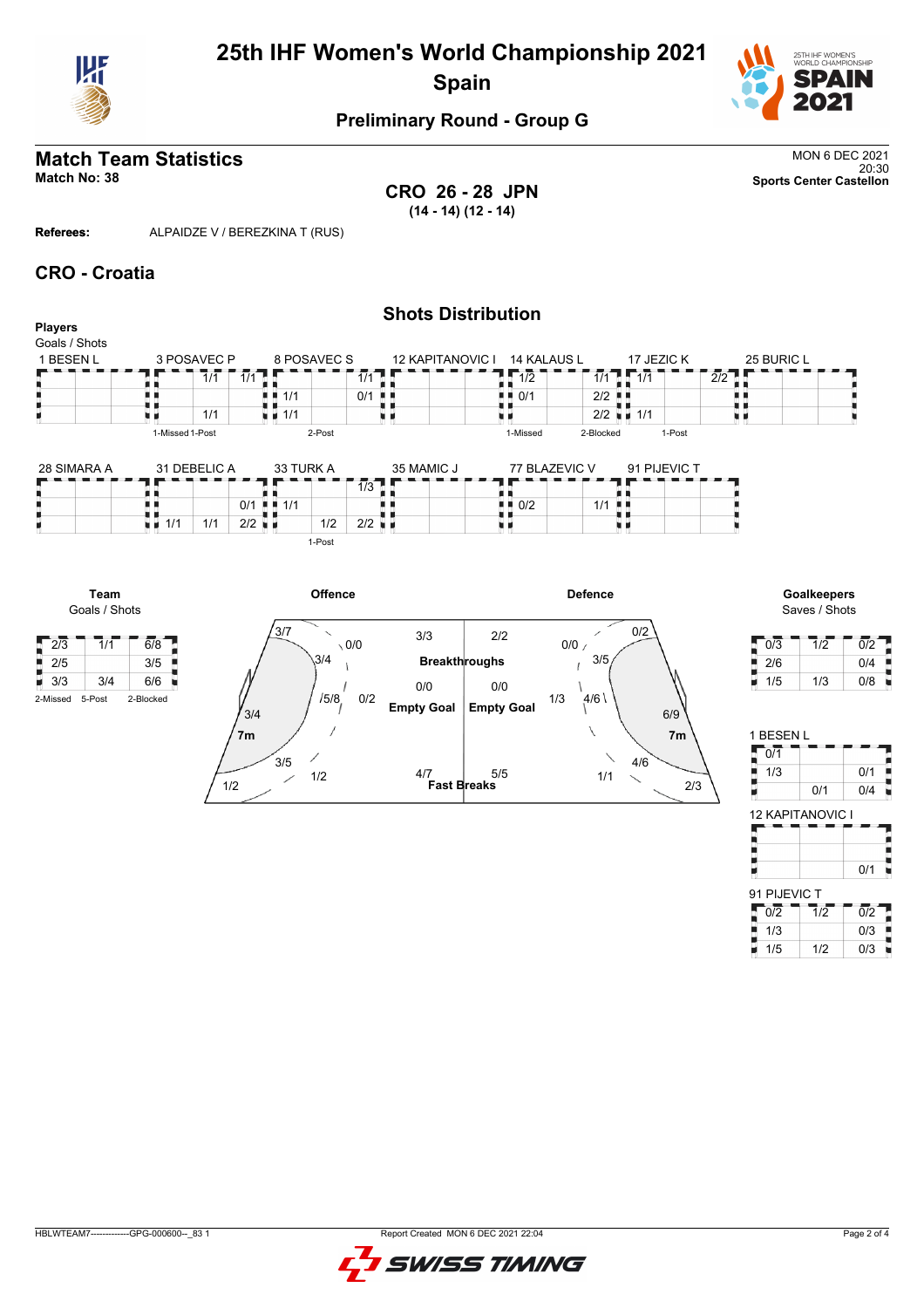



#### **Preliminary Round - Group G**

#### **Match Team Statistics** MON 6 DEC 2021

**CRO 26 - 28 JPN (14 - 14) (12 - 14)**

20:30 **Match No: 38 Sports Center Castellon**

**Referees:** ALPAIDZE V / BEREZKINA T (RUS)

#### **JPN - Japan**

|                 | <b>Players</b>            |       |               |       |      | <b>Shots</b> |                |           |     |    |    | <b>Offence</b><br><b>Defence</b> |                |                | <b>Penalties</b> |                |  |  | <b>TP</b> |
|-----------------|---------------------------|-------|---------------|-------|------|--------------|----------------|-----------|-----|----|----|----------------------------------|----------------|----------------|------------------|----------------|--|--|-----------|
| No.             | <b>Name</b>               | G/S   | $\frac{9}{6}$ | 6m    | Wing | 9m           | 7 <sub>m</sub> | <b>FB</b> | BT  | EG | AS | TF                               | <b>ST</b>      |                | <b>BS YC</b>     | 2Min   RC BC   |  |  |           |
|                 | NAGATA Mika               | 1/1   | 100           | 1/1   |      |              |                |           |     |    |    | 3                                |                |                |                  |                |  |  | 50:33     |
| 7               | <b>FUJITA Asuka</b>       |       |               |       |      |              |                |           |     |    |    |                                  |                |                |                  |                |  |  |           |
| 17              | <b>GRAY Clare Francis</b> | 0/1   | $\mathbf 0$   |       |      |              | 0/1            |           |     |    |    |                                  |                |                |                  |                |  |  | 0:09      |
| 25              | OHYAMA Mana               | 1/4   | 25            | 0/2   |      |              | 1/2            |           |     |    | 4  |                                  |                |                |                  |                |  |  | 30:11     |
| 26              | <b>AIZAWA Natsuki</b>     | 3/3   | 100           | 1/1   |      |              | 1/1            | 1/1       |     |    | 5  | 5                                |                |                |                  |                |  |  | 38:16     |
| 30 <sub>1</sub> | <b>KAMETANI Sakura</b>    |       |               |       |      |              |                |           |     |    |    |                                  |                |                |                  |                |  |  | 49:56     |
| 32 <sub>1</sub> | <b>MATSUMOTO Hikaru</b>   | 0/1   | $\Omega$      |       | 0/1  |              |                |           |     |    |    |                                  |                |                |                  |                |  |  | 34:52     |
| 33              | <b>IWABUCHI Ikumi</b>     |       |               |       |      |              |                |           |     |    |    |                                  |                |                |                  |                |  |  |           |
| 34 <sup>1</sup> | <b>KONDO Maharu</b>       | 2/2   | 100           | 1/1   |      |              |                |           | 1/1 |    | 3  | $\overline{2}$                   |                |                |                  |                |  |  | 12:15     |
| 36              | NAKAYAMA Kaho             | 9/14  | 64            | 3/6   |      | 2/4          | 3/3            |           | 1/1 |    | 3  |                                  |                |                |                  |                |  |  | 32:13     |
| 42              | YAMAMOTO Mana             |       |               |       |      |              |                |           |     |    |    |                                  |                |                |                  |                |  |  |           |
| 44              | KITAHARA Yumi             | 4/5   | 80            | 4/5   |      |              |                |           |     |    |    |                                  |                |                |                  |                |  |  | 46:00     |
| 46              | <b>BABA Atsuko</b>        |       |               |       |      |              |                |           |     |    |    |                                  |                |                |                  |                |  |  |           |
| 47              | SAHARA Naoko              | 2/2   | 100           |       |      |              |                | 2/2       |     |    |    | $\overline{2}$                   |                |                |                  |                |  |  | 37:55     |
| 48              | <b>HATTORI Saki</b>       | 6/8   | 75            | 1/1   | 2/3  |              | 1/2            | 2/2       |     |    |    |                                  | $\overline{ }$ |                |                  |                |  |  | 58:43     |
| 49              | YOSHIDOME Yuki            | 0/1   | 0             |       | 0/1  |              |                |           |     |    |    |                                  |                |                |                  |                |  |  | 28:57     |
|                 | Bench/Team                |       |               |       |      |              |                |           |     |    |    |                                  |                |                |                  |                |  |  |           |
|                 | <b>Totals</b>             | 28/42 | 67            | 11/17 | 2/5  | 2/4          | 6/9            | 5/5       | 2/2 |    | 17 | 15                               | 2              | $\overline{2}$ |                  | $\overline{7}$ |  |  |           |

|           | <b>Goalkeepers</b>   | <b>Total Shots</b> |    | 6m Shots |    | <b>Wing Shots</b> |    | 9m Shots |    | 7m Shots |    | <b>Fast Breaks</b> |   | <b>Breakthroughs</b> |   |
|-----------|----------------------|--------------------|----|----------|----|-------------------|----|----------|----|----------|----|--------------------|---|----------------------|---|
| <b>No</b> | <b>Name</b>          | S/S                | %  | S/S      | %  | S/S               | %  | S/S      | %  | S/S      | %  | S/S                | % | S/S                  | % |
|           | 30   KAMETANI Sakura | 9/32               | 28 | 4/15     | ^7 | 3/7               | 43 | 1/2      | 50 | 1/3      | 33 | 0/2                |   | 0/3                  |   |
|           | 46   BABA Atsuko     |                    |    |          |    |                   |    |          |    |          |    |                    |   |                      |   |
|           | Totals               | 9/35               | 26 | 4/15     | 27 | 3/7               | 43 | 1/2      | 50 | 1/4      | 25 | 0/4                |   | 0/3                  |   |

| <b>Team Shots</b>      | Goals          | <b>Saves</b> | <b>Missed</b> | Post | <b>Blocked</b> | <b>Total</b>   | %   |
|------------------------|----------------|--------------|---------------|------|----------------|----------------|-----|
| 6m Shots               | 11             | 2            |               | 2    |                | 17             | 65  |
| <b>Wing Shots</b>      | 2              | 2            |               |      |                | 5              | 40  |
| 9m Shots               | າ              |              |               |      | 2              | 4              | 50  |
| 7m Shots               | 6              |              |               | 2    | N/A            | 9              | 67  |
| <b>Fast Breaks</b>     | 5              |              |               |      |                | 5              | 100 |
| <b>Breakthroughs</b>   | $\overline{2}$ |              |               |      |                | $\overline{2}$ | 100 |
| <b>Empty Net Goals</b> |                | N/A          |               |      |                |                |     |
| <b>Totals</b>          | 28             | 5            |               | 5    | 3              | 42             | 67  |

**Number of Attacks:** 55, **Scoring Efficiency:** 51%